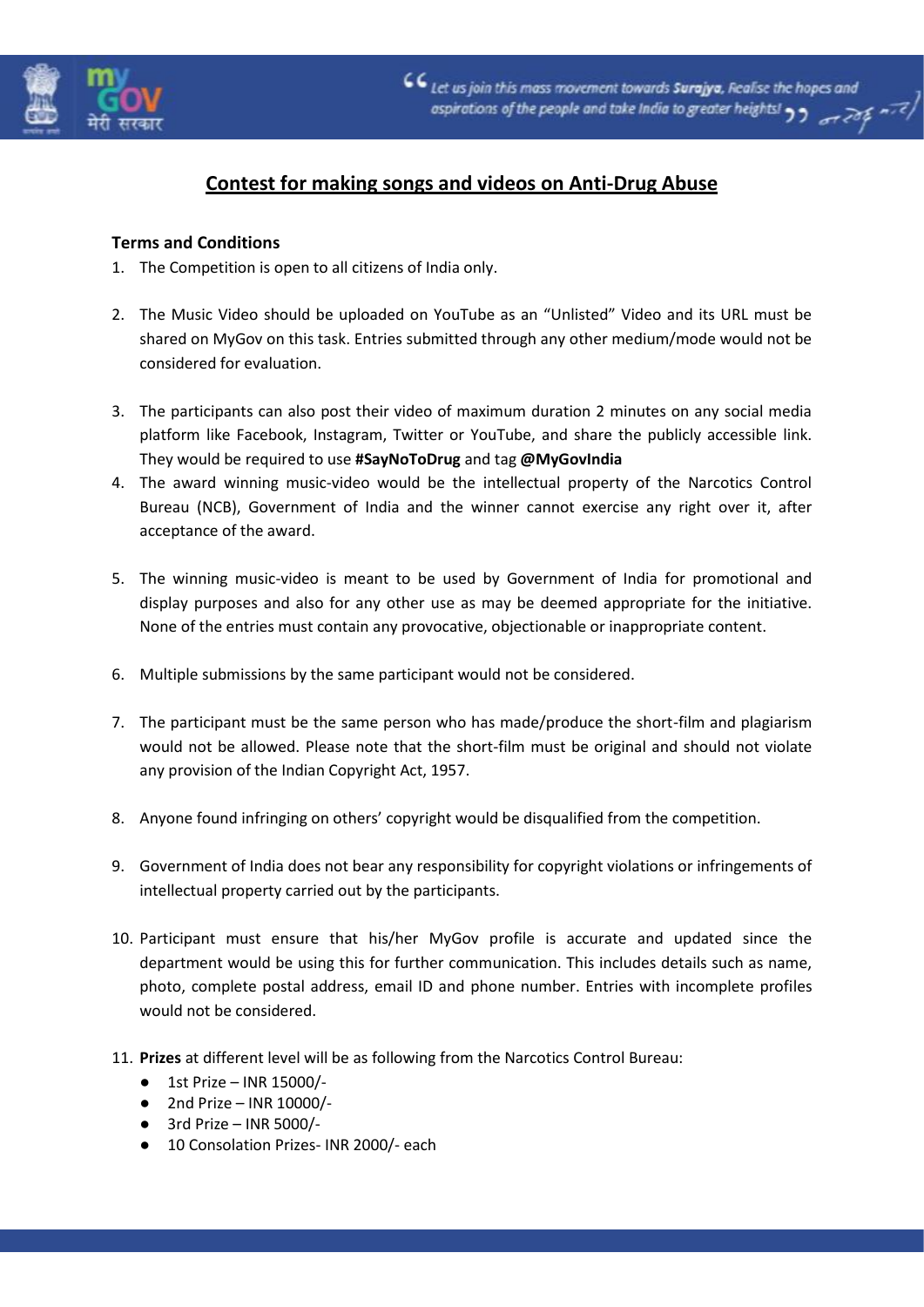

- 12. There will be no notification to participants of rejected entries.
- 13. Narcotics Control Bureau reserves the right to reject any entry, which he/she does not feel, is suitable or appropriate or which does not confirm to any of the conditions listed above.
- 14. Expenses all disputes/ legal complaints are subject to jurisdiction of Delhi only incurred for this purpose will be borne by the parties themselves.
- 15. Payment to the award winners will be made electronically through ECS for which necessary bank details will be taken after declaration of winners of the contest.
- 16. Narcotics Control Bureau reserves the right to cancel or amend all or any part of the Contest and/ or the Terms & Conditions/ Technical Parameters/Evaluation Criteria. However, any changes in the Terms & Conditions/ Technical Parameters/ Evaluation Criteria, or cancellation of the Contest, will be updated/ posted on the MyGov platform. It would be the responsibility of the participants to keep themselves informed of any changes in the Terms & Conditions/ Technical Parameters/

#### **Evaluation Criteria:**

- 1. The Panel of Jury will assess all the qualified entries received for award.
- 2. Entries will be judged on the basis of elements of creativity, originality, composition, simplicity, merit and how well they communicate and promote the sense Anti-Drug message.
- 3. The decision of the Panel of Jury will be final and binding on all the Contestants and no clarifications will be issued to any participants for any of their decisions.
- 4. NCB will have all intellectual rights over winning entries for usage in a way felt appropriate by it. Winning participant will have no right or claim on the submitted entries once the winners are declared.
- 5. In case of any dispute arising out of the competition/its entries/ winners, NCB's decision will be final.

-------------

# **नशीरी दवाओं का दरुुऩमोग ऩय गीत औय वीडिमो फनाने के लरए प्रततमोगगता**

### **तनफंधन औय शतें**

**1. प्रततमो गता केवर बायत के सबी नागरयकों के रए खुरी है।**

**2. संगीत (म्मूजिक) वी िमो को मूट्मूफ ( YouTube) ऩय "अनलरस्टेि" वीडिमो के रूऩ भें अऩरोि कयना होगा औय इस कामय भें MyGov ऩय इसका URL साझा कयना होगा। भूलमांकन के रए कसी अन्म साधन / भोि के भाध्मभ से प्रस्तुत की गई प्र वजटटमों ऩय वचाय नहीं कमा िाएगा।**

3. प्रतिभागी फेसबुक, इंस्टाग्राम, ट् वटर या यूट्यूब जैसे कसी भी सोशल मी डया प्लेटफॉर्म पर अधकतम 2 मनट के अपने वी डयो को पोस्ट कर सकते हैं और सार्वजनिक रूप से सूलभ लंक साझा कर सकते हैं। उन्हें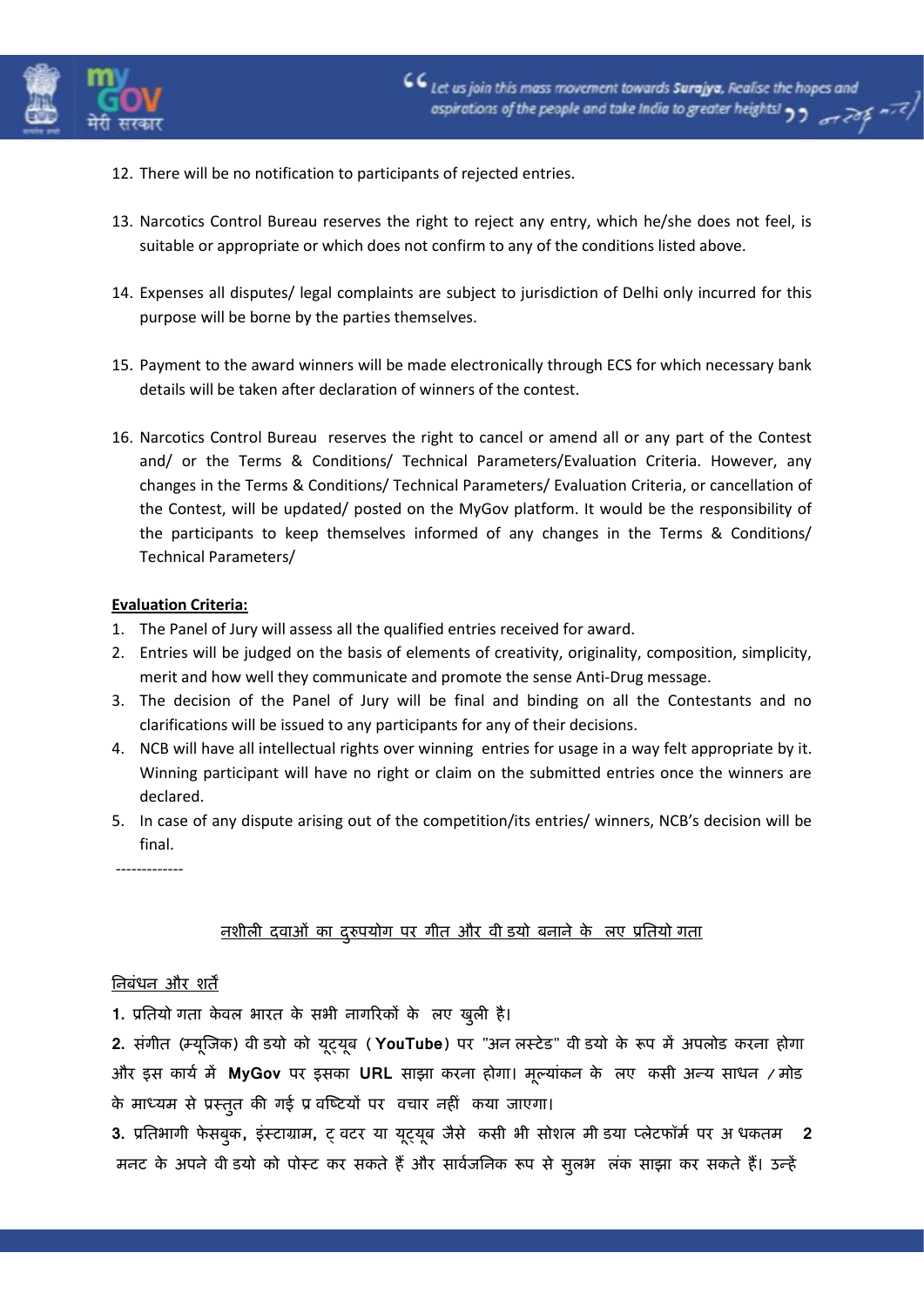

## **#SayNoToDrug औय टैग @MyGovIndia का उऩमोग कयना आवश्मक होगा**

**4. ऩुयस्काय िीतने वारी संगीत-वी िमो नायकोटटक्स कंट्रोर ब्मूयो (एनसीफी ), बायत सयकाय की फौविक संऩजतत होगी औय ऩुयस्काय की स्वीकृतत के फाद विेता का उस ऩय कोई अ धकाय नहीं होगा।**

**5. वविेता संगीत-वीडिमो का उऩमोग बायत सयकाय द्वाया प्रचाय औय प्रदशयन के उद्देश्मों के लरए तथा ककसी अन्म उऩमोग के लरए बी ककमा िा सकता है , जिसे ऩहर के लरए मथोगचत सभझा िाएगा। प्रववजटटमों भें ककसी बी प्रकाय की उततेिक, आऩजततिनक मा अनुचत साभग्री शा भर नहीं होनी चाटहए।**

**6. एक ही प्रततबागी द्वाया िभा की गई अनेक प्रस्तुततमों ऩय वचाय नहीं कमा िाएगा।**

**7. प्रततबागी, वही व्मजक्त होना चाटहए जिसने रघु- पलभ फनाई हैऔय साटहजतमक चोयी की अनुभतत प्रदान** नहीं की जाएगी। कृपया ध्यान दें क लघु फल्म मूल होनी चाहिए और भारतीय प्रति लप्या धकार (कॉपीराइट) **अगधतनमभ, 1957 के ककसी बी प्रावधान का उलरंघन नहीं होना चाटहए।**

**8. कसी अन्म के कॉऩीयाइट का उलरंघन कयते हुए ऩाए िाने ऩय , उसे प्रततमोगगता से अमोग्म घोवषत कय टदमा िाएगा।**

9. प्रतिभा गयों दवारा बौ द्वक संपत्ति के कॉपीराइट उल्लंघन या साहित्यिक चोरी के लए भारत सरकार **उततयदामी नहीं होगी।**

**10. प्रततबागी को मह सुतनजश्चत कयना होगा क उसका MyGov प्रोफाइर सही औय अऩिेट है क्मोंकक ववबाग द्वाया आगे के ऩत्राचाय के लरए इसका उऩमोग ककमा िाएगा। इसभें नाभ , पोटो, ऩूया िाक ऩता , ईभेर आईिी**  और फोन नंबर जैसे ववरण शा मल होने चाहिए। अधूरे प्रोफाइल वाली प्र वष्टि पर वचार नहीं कया जाएगा। **11. नायकोटटक्स कंट्रोर ब्मूयो की ओय से व बन्न स्तयों ऩय तनम्नानुसाय ऩुयस्काय होंगे:**

#### ● **प्रथभ ऩुयस्काय – 1 5000/- रु.**

● **द् वतीम ऩुयस्काय – 10000/- रु.**

- **ततृ ीम ऩुयस्काय – 5000/- रु.**
- **10 सांतवना ऩुयस्काय प्रतमेक 2000/- रु.**

**12. उन प्रततबा गमों को कोई सूचना नहीं दी िाएगी जिनकी प्र वजटटमां अस्वीकृत होंगी।** 13. ऐसी कसी भी प्र वष्टि को अस्वीकार करने का अधकार नारकोटिक्स कंट्रोल ब्यूरो का होगा , जिसे ब्यूरो उपयुक्त या उ चत न समझे या जो उपर्युक्त सूचीबद्ध शर्तों में से कसी शर्त की पुष्टि न करती हो। 14. सभी ववाद / कानूनी शकायतें दिल्ली के क्षेत्रा धकार के अधीन हैं, इस उद्देश्य हेतु कए गए व्यय का **वहन ऩऺकायों द्वाया स्वमं ककमा िाएगा।**

**15. ऩुयस्काय विेताओं को बुगतान इरेक्ट्रॉतनक रूऩ से ईसीएस के भाध्मभ से कमा िाएगा जिसके रए प्रततमोगगता के वविेताओं की घोषणा के फाद आवश्मक फैंक वववयण लरमा िाएगा।**

**16. प्रततमोगगता के सबी मा ककसी बी टहस्से को औय / मा तनफंधन औय शतों / तकनीकी भाऩदंिों / भूलमांकन** मानदंडों को रद्द करने या संशो धत करने का अ धकार नारकोटिक्स कंट्रोल ब्यूरो का होगा। तथा प, निबंधन और **शतों / तकनीकी भानदंिों / भूलमांकन भानदंिों , मा प्रततमोगगता को यद्द कयने से संफंगधत ककसी बी संशोधन के फाये भें MyGov भंच ऩय अऩिेट / ऩोस्ट ककमा िाएगा। मह प्रततबागगमों की जिम्भेदायी होगी कक वे तनफंधन औय शतों / तकनीकी भानदंिों भें ककसी बी संशोधन के फाये भें अऩने आऩ को अवगत यखें।**